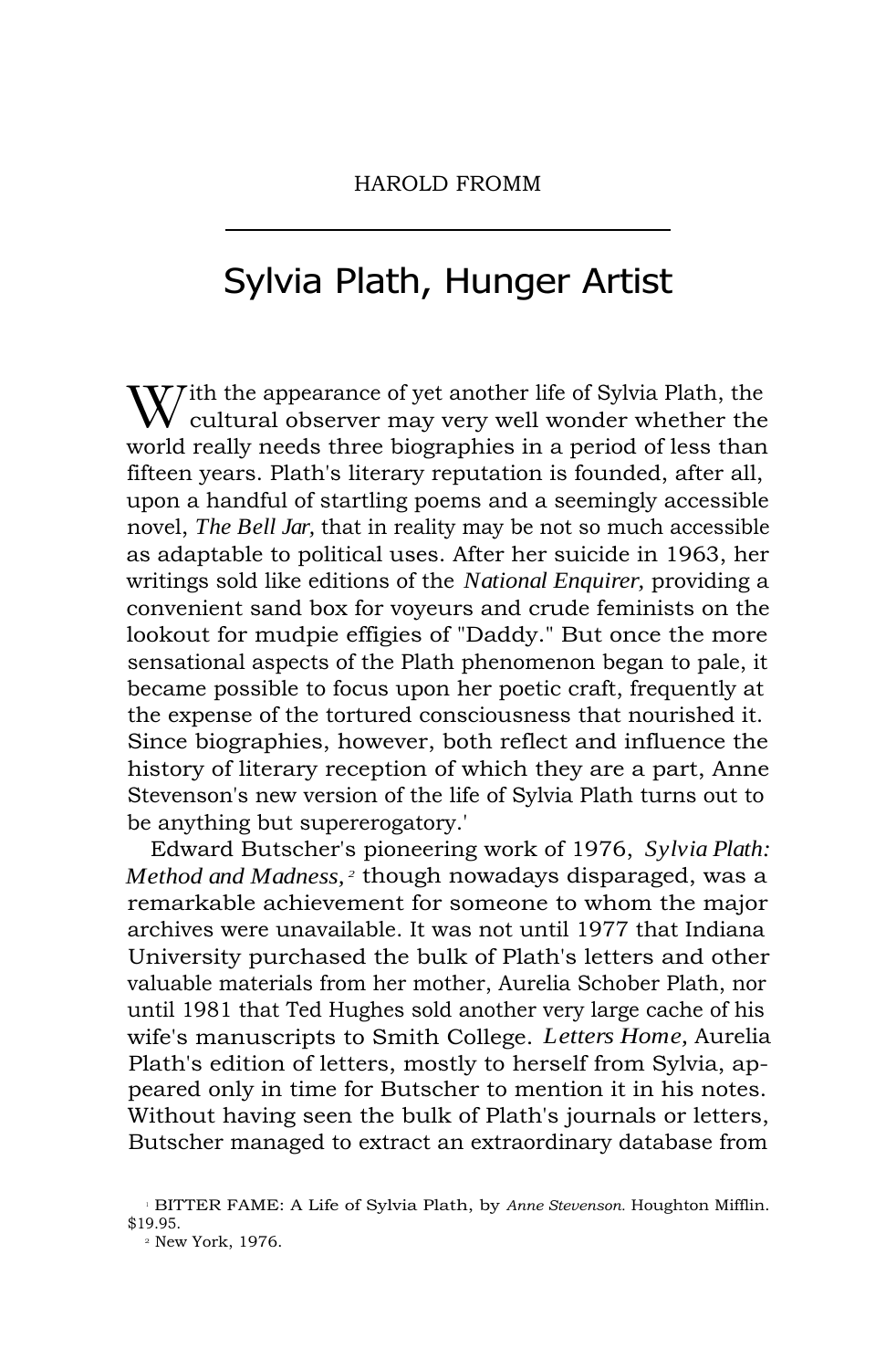interviews with survivors and to get more than the general outlines of her life quite right. It was already well-known that the death of her father when she was eight was a blow from which she never seemed to recover, that she was nurtured by a loving mother and grandparents, and that she had a brilliant career at Smith College, during which she published poems and fiction in national periodicals and won several prizes. After miraculously surviving her first suicide attempt at twenty-one and recovering in a mental hospital, she returned to Smith, won a Fulbright to England for a second undergraduate degree at Cambridge, met and married Ted Hughes and had two children. It was a relationship that worked wonders for both their craft and fame, until things began to unhinge.

Butscher's thematic characterization of Plath as "bitch goddess" was hardly wide of the mark. His insight into her precarious psyche was convincing, and his appreciation of her poetic genius very sensitive indeed. What prevented definitiveness, however, besides the limited documentation, was his wildly excessive psychologizing; his readiness to swallow the program of feminist-ascribed ills that patriarchal society was reputed to have foisted upon Sylvia as a woman, including an extreme hostility to Aurelia Plath, whom he treated as an almost malevolent agent of patriarchal bourgeois repressivity and conventionality; his excessively long accounts of minor events for which he happened to have a lot of information; the absence of material about important moments in Plath's life, as well as a very thin account of Ted Hughes and the breakup of their marriage, which had the effect (if not the intention) of putting the burden of blame upon Hughes in default of his side of the story; and by no means least of all, his egregiously extensive, rather unintelligible readings of Plath's poems. Nevertheless, his accomplishment was more than nugatory.

Whereas Butscher's prose was feverishly overcharged and portentous ("Spurred by the double tragedy of miscarriage and appendectomy . ."), Linda Wagner-Martin's 1987 biography successfully avoided this and most of Butscher's other liabilities as well. The writing is plain and lucid (to the point of flatfootedness at times); Plath's poems and fiction are used edifyingly, without any of Butscher's clumsiness; Aurelia Plath is treated as a benign platonic idea of motherly selflessness; the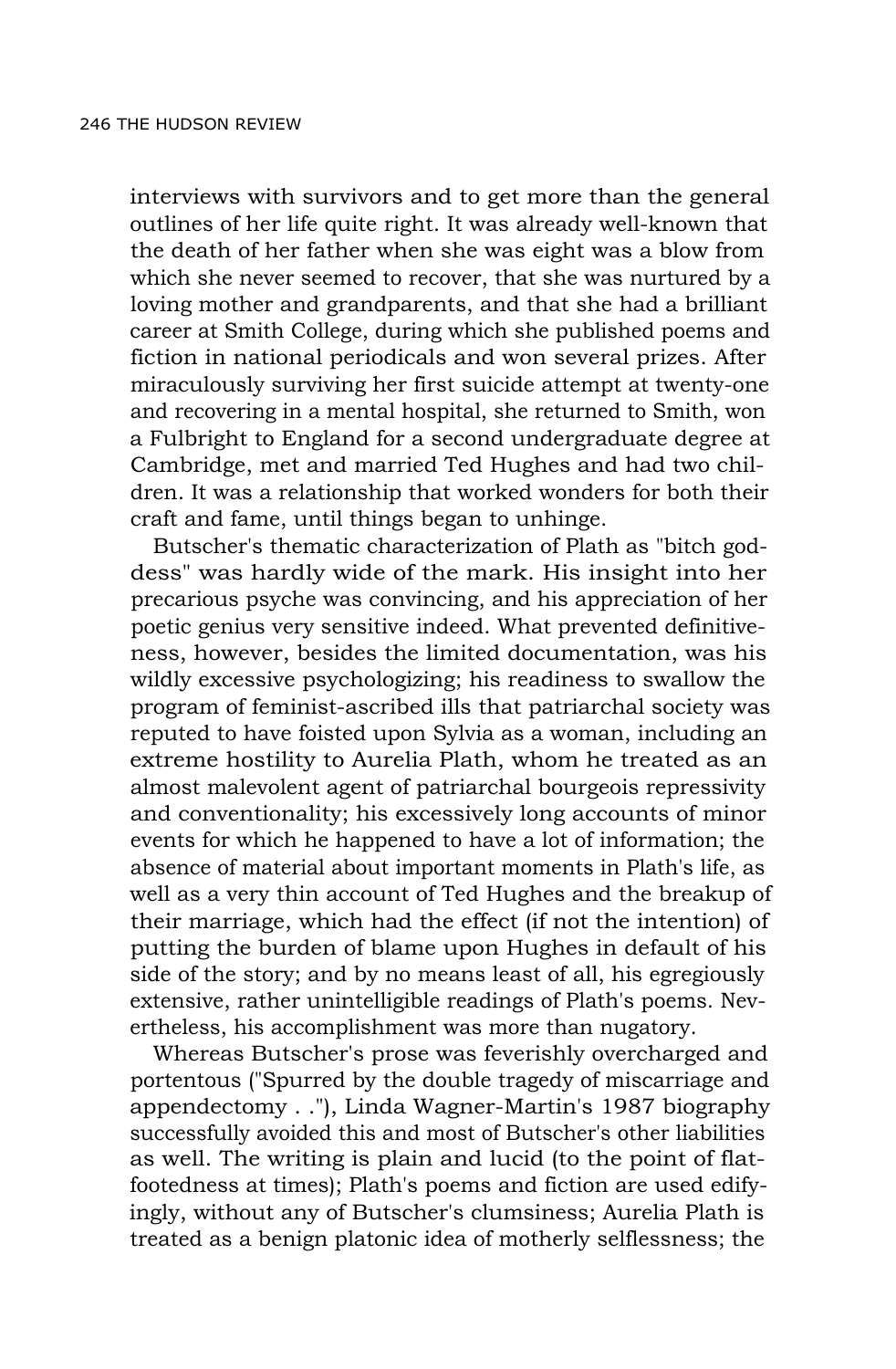point of view is feminist but seemingly controlled ("Plath knew that, because she was a woman writer, her work would be judged by standards different from those used to judge the work of male writers"<sup>3</sup> ); the account makes use of just about every document, published and unpublished, available at the time of writing, as well as more than 200 interviews; and the narration is cool and factual with little overt "interpretation." Indeed, Wagner-Martin's excellent "Introduction" to her 1984 collection of writings about Sylvia Plath reveals more openly than her biography her enthusiastic feminist commitment. Interpreting the 1982 Pulitzer Prize for *The Collected Poems* as proof that "the power of Plath's art finally won out—over all the detractors, the enviers, the death-mongers," she goes on to observe that "had Plath been only a suicidal poet, writing in a narrow and obsessively limited voice," such recognition could never have taken place. <sup>4</sup> Yet although Wagner-Martin uses both the letters home and the journals—a schizophrenic duality if there ever was one—to provide concrete documentation of Plath's dizzying mental swings, she could not resist either the downplayings or the heightenings that her feminism, however controlled, seemed to require. Thus, apart from the absence in her account of any words like "madness," or "schizophrenic," or "manic-depressive," she attributes Plath's rage, depressions, and bitchiness merely to "childhood years of loss and perceived abandonment," has little to say about Sylvia's discomfitingly ill-tempered relationship with Ted's sister, Olwyn Hughes (and a lot of other people), and excuses the almost unprecedented malice of her literary use of family and friends with remarks like "Plath's depiction of her mother and other female characters may trouble the reader who knows her biography, but *The Bell Jar* is fiction, and in fiction real people are transformed." Even more surprisingly, she devotes only one sentence to such indelible events as Sylvia's destruction of Ted's work in progress—his play, poems, notebooks, drafts, and even his favorite edition of Shakespeare—on one of the many paranoid occasions when she imagined him to be flirting with other women, a destruction that was not to be the last. Although Wagner-

<sup>3</sup> Linda Wagner-Martin, *Sylvia Plath: A Biography* ( New York, 1987), p. 12.

<sup>4</sup>  *Critical Essays on Sylvia Plath,* ed. by Linda Wagner (Boston, 1984), p. 1.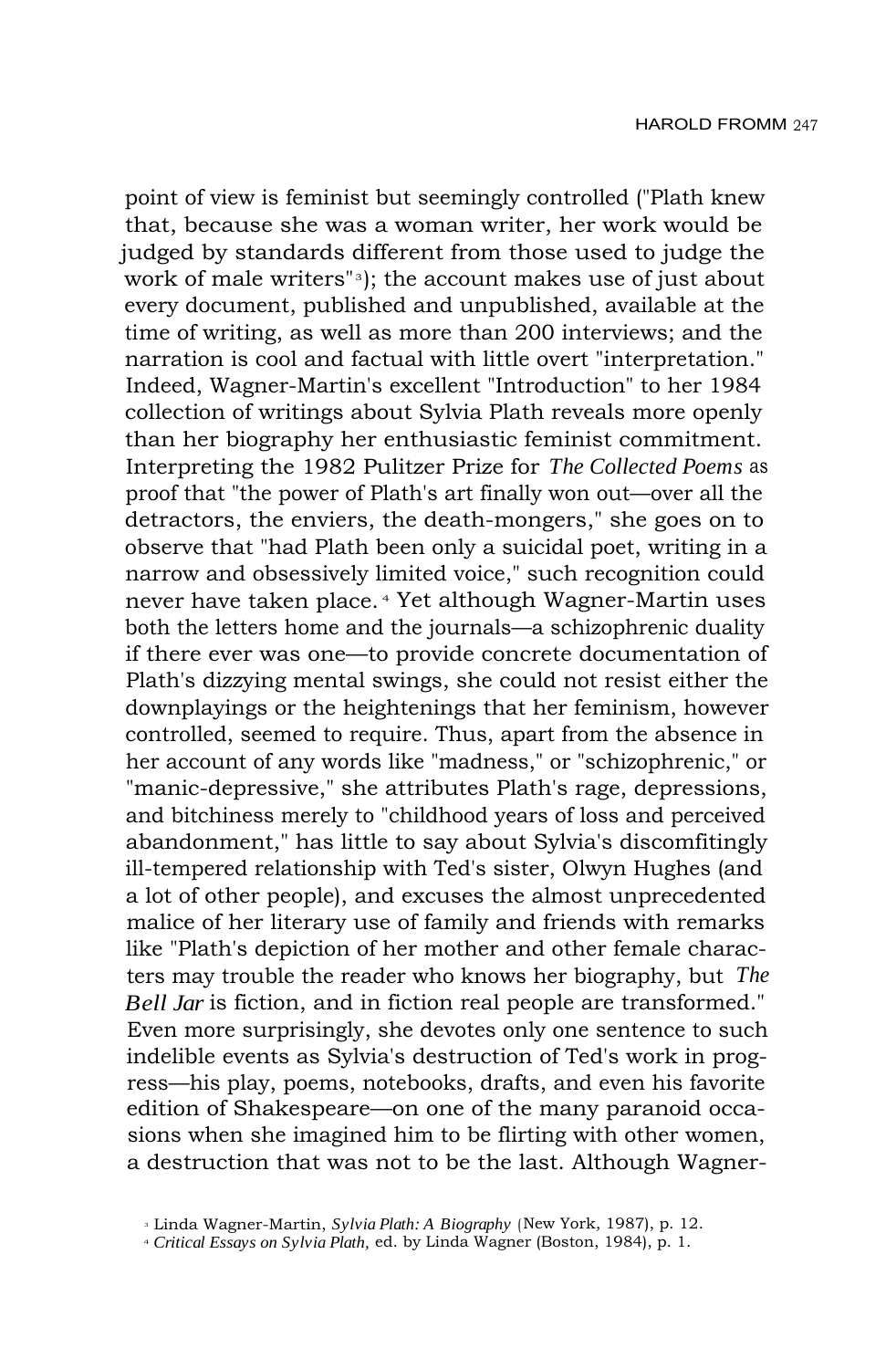Martin's quotations from the journals make it perfectly clear that Plath's psyche was a maelstrom of raging conflicts, the effect of her narrative understatement is to counteract Plath's own words, producing sympathy for the "victim." And while she herself is not hard upon Ted Hughes, praising the excellences of their marriage while stressing that it was Sylvia who banished him when he finally *was* having an affair, she is too partial to Sylvia's point of view, perhaps because she has so little information from any other.

Wagner-Martin's increasingly fractious relationship with 01 wyn Hughes, which she details in her "Preface," undoubtedly provided an obstacle course which she had to get around by cutting and paraphrasing when Olwyn and Ted began to make increasingly demanding editorial decisions in exchange for permissions to quote. Though it is never made entirely clear what the Hugheses were objecting to, their grounds for objection are now largely clarified by the appearance of Stevenson's *Bitter Fame.*

If Wagner-Martin's apologies for Sylvia Plath suggest that art overcomes everything, especially if the art is female, Anne Stevenson's aim is to redress the balance with fresh information that reveals more of the "everything" that up until now has been slighted. Greatly indebted to Olwyn Hughes for permissions and direct help, she describes her book as "almost a work of dual authorship," and in this case, at least, it may very well be that two heads have been better than any previous single one. "Until now," she informs us, "a whole side of [Plath's] story that of her marriage—has been inadequately or erroneously presented. This was due primarily to Ted Hughes's understandable insistence on the privacy of his life and the lives of his children. . . . Much of the new material will surprise those who have accepted the current view of Sylvia Plath." But more than new material is involved. What becomes apparent from the very first paragraph of Stevenson's preface is that this is going to be an actively interpretive biography, fusing together all of the previously expressed points of view with new information and outlooks that throw everything slightly askew. Her technique of synthesis-cum-interpretation can be seen in a discussion of Sylvia's obsession with her father, an obsession that, in "Daddy," produced a "tangle of imagery—illogical, surreal, untrue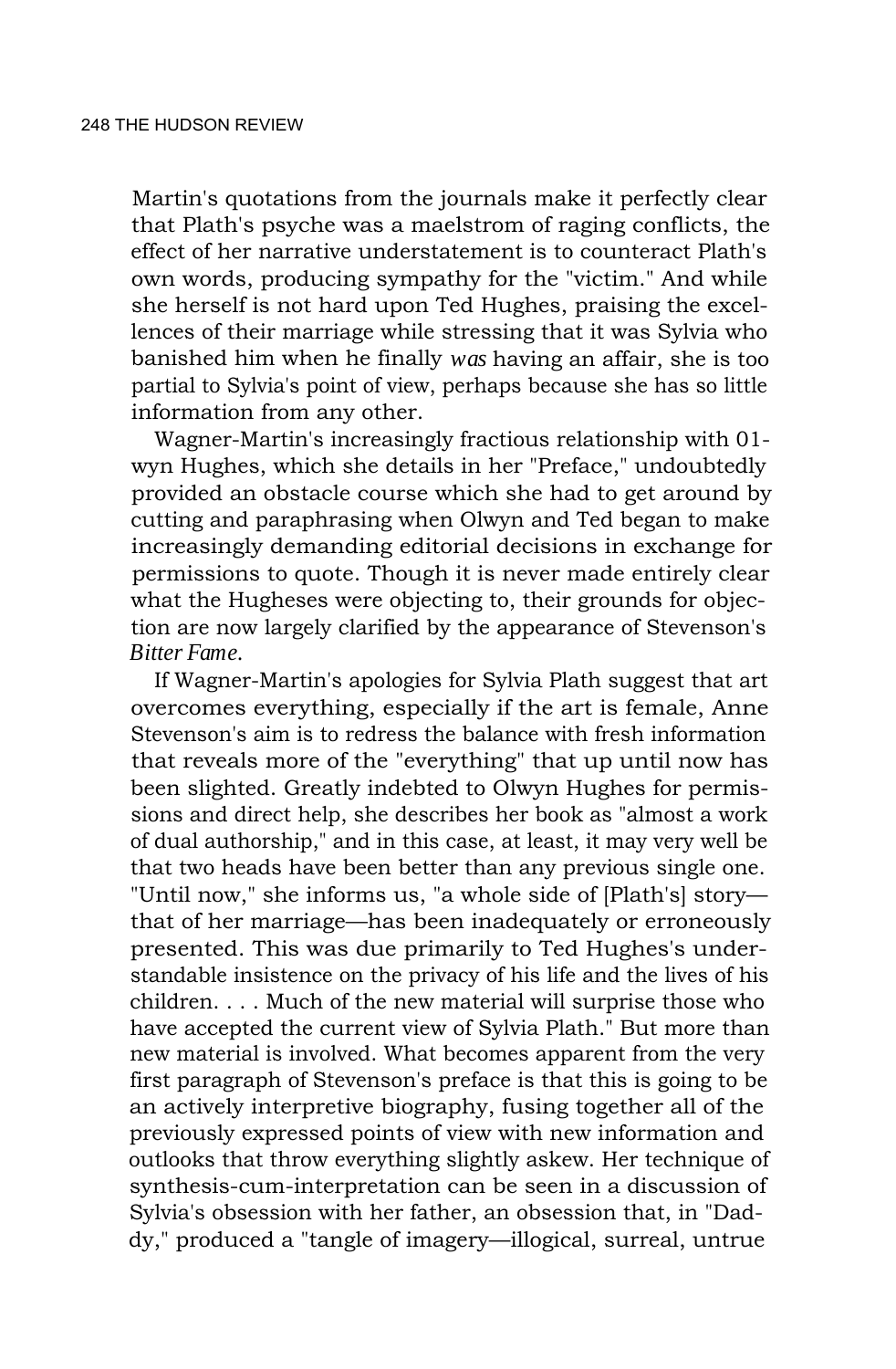as to the fact but inseparable from Sylvia's psychic reality." Inexorably, "in her peculiarly hallucinatory imagination," her father Otto "would emerge from the shadow side of Sylvia's stories and poems as the Proteus of her Herculean effort to free herself of his image. Menacingly, irresistibly, he would reappear in her work as a Colossus, a sea-god muse, a drowned suicide, an archetypal Greek king, a beekeeper (brave master of a dangerous colony), even, as in the famous poem 'Daddy,' a fictitiously brutal combination of husband and Luftwaffe Nazi." Compressed, intense, jolting, and decidedly non-feminist, Stevenson's accounts are less a matter of radical revelation than of someone lighting a fuse that has always been dangling in the attentive reader's peripheral vision.

What is, strictly speaking, new in this life is the light it sheds on the mysterious breakup of the Hugheses' marriage, the early signs of which Stevenson and Olwyn Hughes are in a position to provide. Of course, the strain of domestic life for six years with someone as emotionally volatile as Sylvia, whose barely repressed angers often erupted into terrible scenes among friends, had even in the earlier biographies appeared as grounds for marital conflict. Now we learn how the "bright and smiling mask" that Sylvia presented was so often followed by rages, and how Ted Hughes found these moods "largely unaccountable: they began and ended like electric storms, and he came to learn simply to accept their occurrence," sometimes with only a gesture of helplessness. "He had tried to reason with Sylvia on similar occasions, he said, but it was no use. She adamantly refused anything that sounded like criticism and simply became hysterical." Visits to his parents in Yorkshire produced tense and painful scenes that caused Ted to write his sister in an attempt to account for Sylvia's bizarre behavior. And elsewhere in the narrative, Lucas Myers, Olwyn Hughes, Richard Murphy, and others reflect upon their own disastrous encounters with Sylvia, the most intense of which is a long addendum in which Dido Merwin reports on Sylvia's fits of jealousy regarding other women (in her journals, Plath comments on some of these events herself). Stevenson even records Aurelia Plath's disarray at Sylvia's treatment of Ted while she is visiting them in England, as well as an epiphanal passage from a letter in which Mrs. Plath remarks that Sylvia "made use of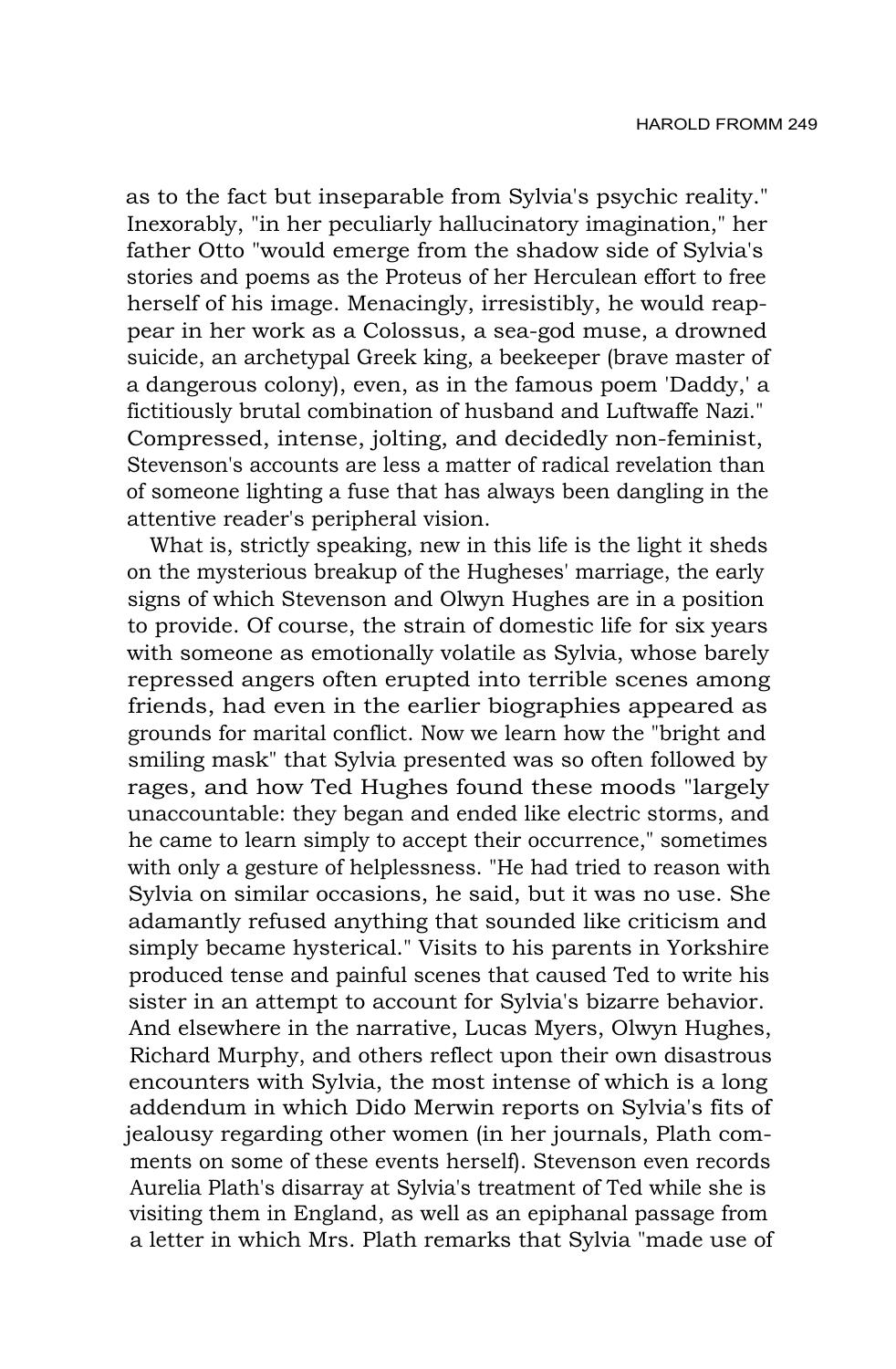everything and often transmuted gold into lead. . . . These emotions in another person would dissipate with time, but with Sylvia they were written at the moment of intensity to become ineradicable as an epitaph engraved on a tombstone." In Anne Stevenson's account of the Hugheses, the reader is prepared for disaster long before it finally takes place.

Although this narrative is highly critical of Plath throughout, there is no a *priori* reason why the perspective from the Hughes side should be any more inaccurate than the perspective from the more familiar Plath one. Indeed, though A. Alvarez, an old Plath supporter, seemed outraged by Stevenson's biography in his *New York Review of Books* account (Sept. 28, 1989), he had very little quarrel with anything in particular that Stevenson had to say—he just didn't like it: "Thereafter the picture builds steadily of a sick and fragile personality, probably borderline psychotic, subject to unreasonable and unreasoning rages and fits of jealousy, exaggerated enthusiasms and inky depressions, who spent her life secretly raging against a father who had abandoned her by dying when she was eight years old." Unable to disagree with this characterization, he soothes his vexation by shifting gears into the Ars Vincit Omnia mode that we have already seen in Wagner-Martin: "However far gone she was at the end, she also possessed enormous powers of recovery and was in touch with an incomparably rich inner world. Whence the power and beauty of her last poems, and also their extraordinary detachment." After quoting Plath's valedictory last poem, "Edge," he concludes: "What matters here is not the Medea-like tragedy but the uncanny artistic detachment that allows the imagery to develop its own lucid, calm life."

If the first period of Plath reception could be thought of as the "madness and melodrama" phase, the second period, which perhaps may now be drawing to a close, could be called the "transcendence of art" phase. Given this latter mode of reception, it becomes imperative that we not miss two passing comments that Anne Stevenson and Olwyn Hughes make in the course of *Bitter* Fame—marking a radical departure from previous treatments of Sylvia Plath—because despite the general boldness of their book, their voices at these moments betray a trace of timorousness and qualification, as they eye the pile of bricks waiting in readiness to be thrown at them.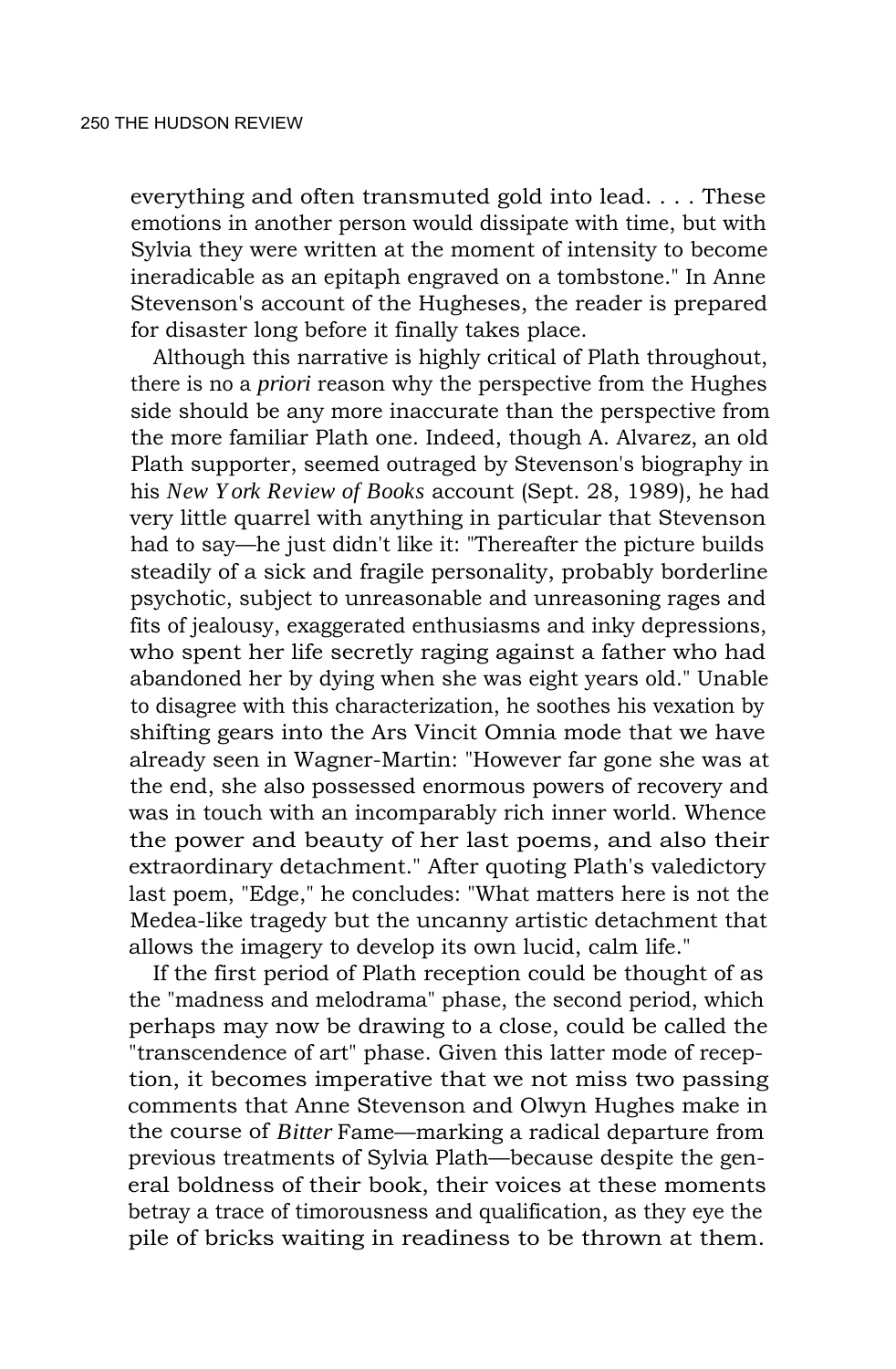Speaking of the startling nature of Plath's "Daddy," "the shock of pure fury . . . the smoldering rage with which she is declaring herself free, both of ghostly father and of husband," Stevenson concludes, "The implication is that after this exorcism her life can begin again, that she will be reborn. And indeed *on ethical grounds* [emphasis added] only a desperate bid for life and psychic health can even begin to excuse this and several other of the Ariel poems." And on the biography's final, emphatic page, where the feminist vandals of Plath's tombstone are also excoriated, Stevenson quotes Olwyn Hughes: "Sylvia may be a *poete maudit,* but she is an achieved mature one: her work is hermetic, even, *on ethical grounds* [emphasis added], questionable. But as art it is unassailable." This introduction of ethics, the implications of which have so angered A. Alvarez and the Ars Vincit Omnia crowd, becomes all the more worth considering in the light of the present climate in which Heidegger, Eliot, Pound, and even Mencken, are being raked over the coals for their ethical shortcomings. So it is tempting to say, "And why not Plath?"

But a more general question might be tackled first: Just what *was* Sylvia Plath's "problem"? The consensus seems to be that Plath was unable to forge a coherent self from the multiple and warring fragments of her psyche. She remained a captive of the "primary processes," of the pre-social and pre-linguistic unconscious where time and space are minimal, and where desires manipulate the contents of consciousness to produce satisfaction at any cost, including the gratifications of hallucination. Her journals and letters home are blatant documents of this phenomenon, which is the most pervasive characteristic of all her writings. These journals and the letters to her mother represent "selves" so radically opposed that one can hardly believe they are emanations of the same person, the journals so agonized and self-lacerating, the letters so gushingly chirpy and upbeat, often with regard to the very same events. But Plath herself recognized this problem only too well, as the journals themselves reveal:

God, is this all it is, the ricocheting down the corridor of laughter and tears? of self-worship and self-loathing? of glory and disgust?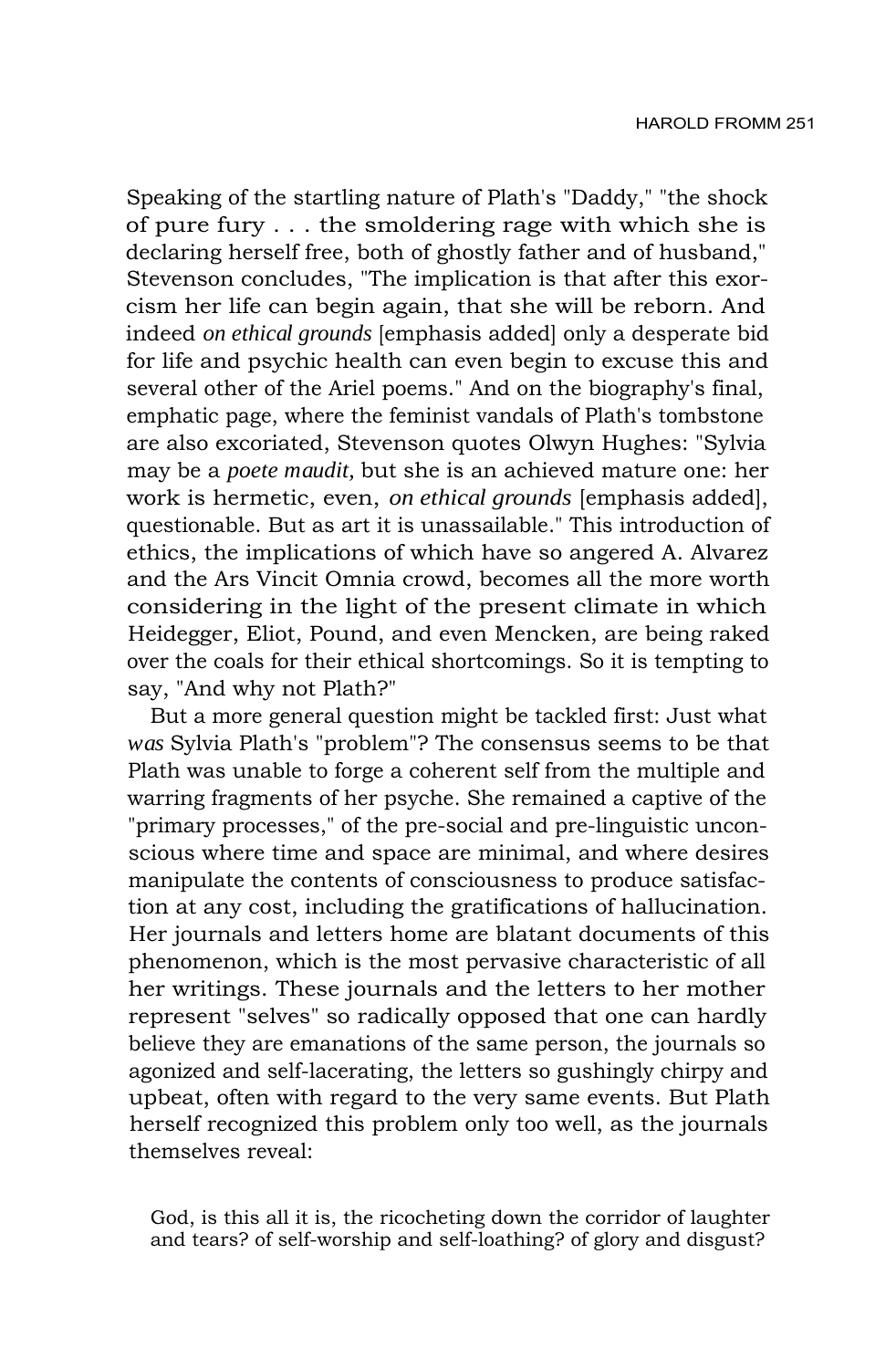Frustrated? Yes. Why? Because it is impossible for me to be God—or the universal woman-and-man—or anything much. . . . But if I am to express what I am, I must have a standard of life, a jumping-off place, a technique—to make arbitrary and temporary organization of my own personal and pathetic little chaos.

I have the choice of being constantly active and happy or introspectively passive and sad. Or I can go mad by ricocheting in between.<sup>5</sup>

But early on she also recognized the "solution": "Writing makes me a small god: I re-create the flux and smash of the world through the small ordered word patterns I make. I have powerful physical, intellectual and emotional forces which must have outlets, creative, or they turn to destruction and waste." The resolution is frightening: "My house of days and masks is rich enough so that I might and must spend years fishing, hauling up the pearl-eyed, horny, scaled and sea-bearded monsters sunk long, long in the Sargasso of my imagination." And the most interesting of her reflections is not found in her journals at all but in a high school diary quoted by Aurelia Plath in *Letters Home: "I* want, I think, to be omniscient . . . I think I would like to call myself The girl who wanted to be God.' Yet if I were not in this body, where *would* I be—perhaps I am *destined* to be classified and qualified. But, oh, I cry out against it. I am I—I am powerful—but to what extent? I am I." <sup>6</sup>

As things turned out, however, Plath was never able to form a coherent public self and she remained indeed almost free of classification and qualification. Her letters and behavior were so kaleidoscopic that they seemed to derive from no central, public, or "ego" core. She appeared to be comprised of two computer programs: an unalterable hardware program (a ROM [read-only memory] of primary process), and a RAM (random-access memory) software program that—like many computer games—gave the illusion of interactive behavior with other people, although it was really just serendipitous coincidence. As she grew older and moved away from her supernormal golden girl period in which she could still aim to please, her immutable, pre-programmed, read-only memory took over,

<sup>5</sup>  *The Journals of Sylvia Plath (New York,* 1982), pp. 13, 23, 24.

<sup>6</sup> New York, 1975, p. 40.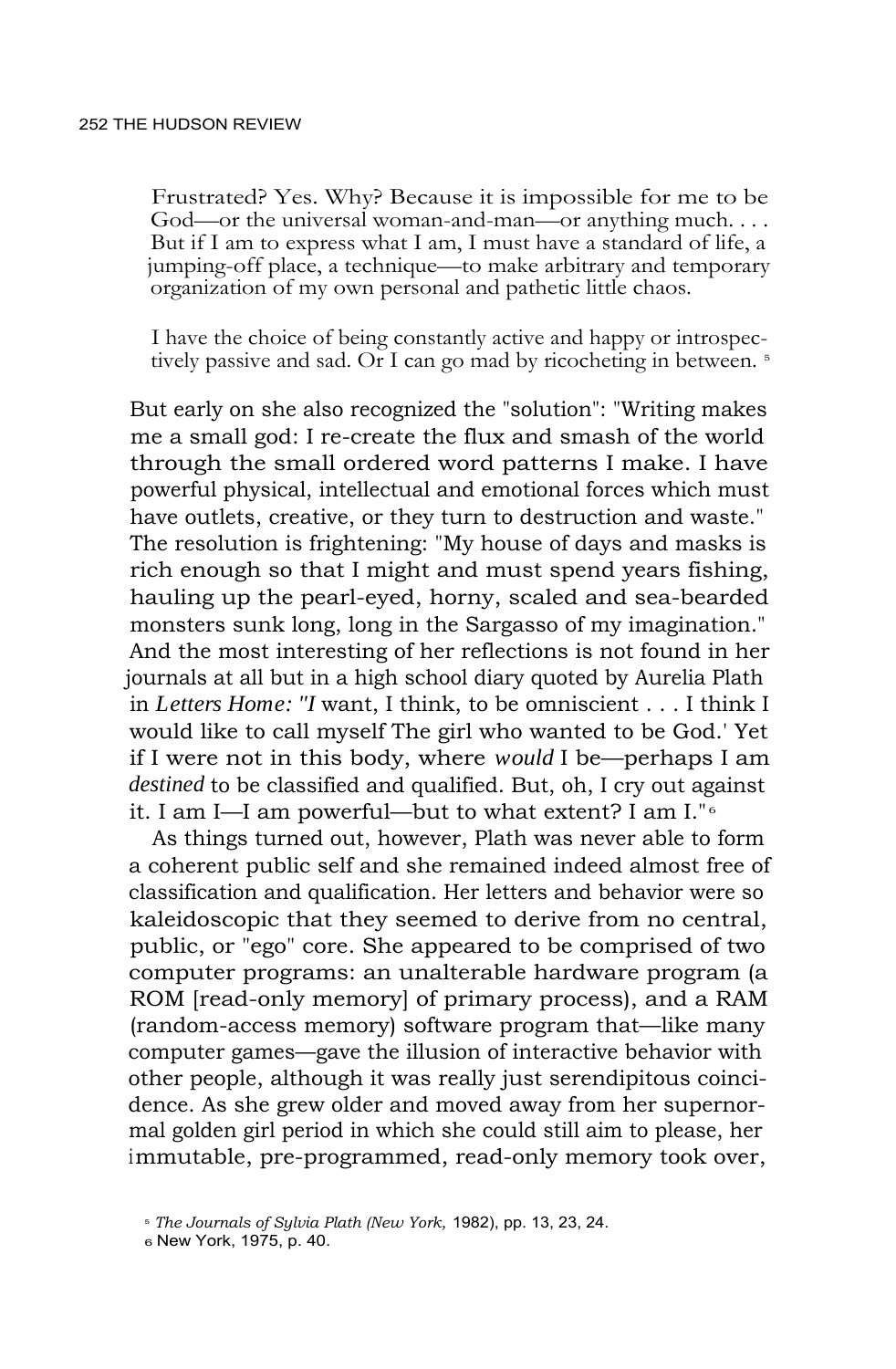and her ability to interact "correctly," i.e. "sanely," with an outside world kept decreasing until it reached zero. Had she not killed herself at thirty, she would doubtless have done so at thirty-one, since no wherewithal for human interaction remained: the computer had crashed. Speaking of her multitude of "false selves," and her gradual arrival at her "true" one, Ted Hughes—much too optimistically—writes in his Foreword to the journals that *"Ariel* and the associated later poems give us the voice of that [true] self. They are the proof that it arrived. All her other writings, except these journals, are the waste products of its gestation." Those "waste products," however, happened to be the residual shreds of her sanity.

In her brilliant explication of Plath's personal mythology as a moon-goddess and the role that mythology played in her poems, Judith Kroll' succeeds in demonstrating that the earlier poems are often unsuccessful because the mythology is imposed from without, like stale and allusive poetic conventions, whereas in the celebrated later poems the mythology has been so internalized that the poems are organically whole—though completely obscure if the reader is unable to decipher the terms of the system. Few concessions are made to a recognizable public world in these late poems, which are almost totally symbolic of Plath's primary processes as her life fell apart and she withdrew into her primordial self. In their perverse way, some of these poems may seem "perfect" (if one has cracked their code) but the ultimate cost, both for the author and the reader, exceeds the cost of almost any other poems that come to mind. (And thinking back on the castrati of eighteenth-century opera, one may legitimately wonder at what point the cost of art becomes *too* high for any possible justification.) For Plath's "true self" consisted of the purest primary processes uncompromised by interaction with reality, un"classified" and un"qualified" by others. From this stem her unremitting rages against everybody about everything, rages that had no real grounds or objects but which were part of her original resistance to lost omnipotence,

<sup>7</sup> Judith Kroll, *Chapters in a Mythology: The Poetry of Sylvia Plath* (New York, 1976). Kroll has a tendency to overexplain the poems, making them too coherent. When one returns to the poems themselves, they often seem as obscure as they did in the first place.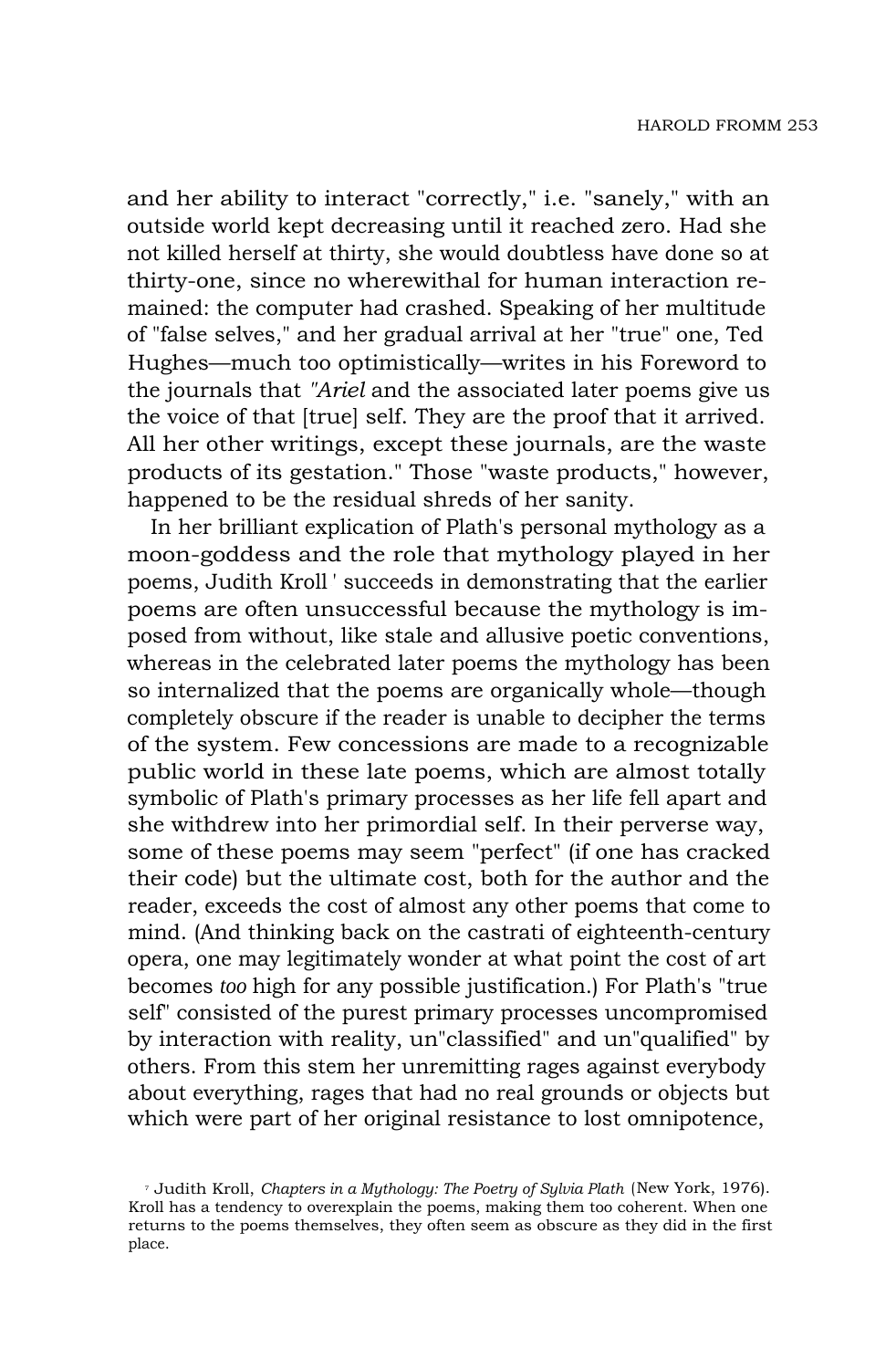which recognized that an uncontrollable outside world required a farewell to all delusions of godhood. During her last stage of life, however, her rages sudsided as she shut down the doorways of perception and withdrew completely into a quasimystical, once-again omnipotent private universe. At the age of two months, we call this sense of omnipotence "normality." At the age of thirty, the conventional word for such a state is "madness."

But before returning to "ethics," there are two other questions about Plath that still must be addressed, her "feminism" and her "craft." Although Plath speaks early in her journals about her discontents with being a woman ("I can only lean enviously against the boundary and hate, hate, hate the boys who can dispel sexual hunger freely, without misgiving, and be whole, while I drag out from date to date in soggy desire, always unfulfilled"), as well as her distaste for the prospect of spending her life making scrambled eggs for some man, as time passes she takes up—with a greedy vengeance—the roles of femme fatale and then procreative mother. In this, as in everything else, she entertained virtually every possible view, every possible self, from virginally pious daughter to roaring bitch to moon-goddess to adoring mother to bourgeois puritan, and intermixed with all of them was a powerful attraction to men. None of these selves can be accorded more authentic priority than any of the others. Had there been ten possible sexes instead of two, she would have raged against each of them seriatim, since it was not femaleness or maleness that she hated but *incarnation itself* To be a creature in space and time was to be limited, classified, qualified, and to her this was wildly insupportable. Nor was she able to take responsibility for *any* of her incarnations. Her real life took place amidst the timelessness of mythology and not amidst the crap and piss of mortality.

As for craft, in the sixties Irving Howe characterized her as "an interesting minor poet," a verdict against which there has been considerable resistance. Alvarez and Wagner-Martin are representative of the way in which all other aspects of Sylvia Plath's existence have been pushed aside in order to extol her extraordinary craft. The question of major or minor status is not a matter of fact, so with regard to poetic craft Sylvia Plath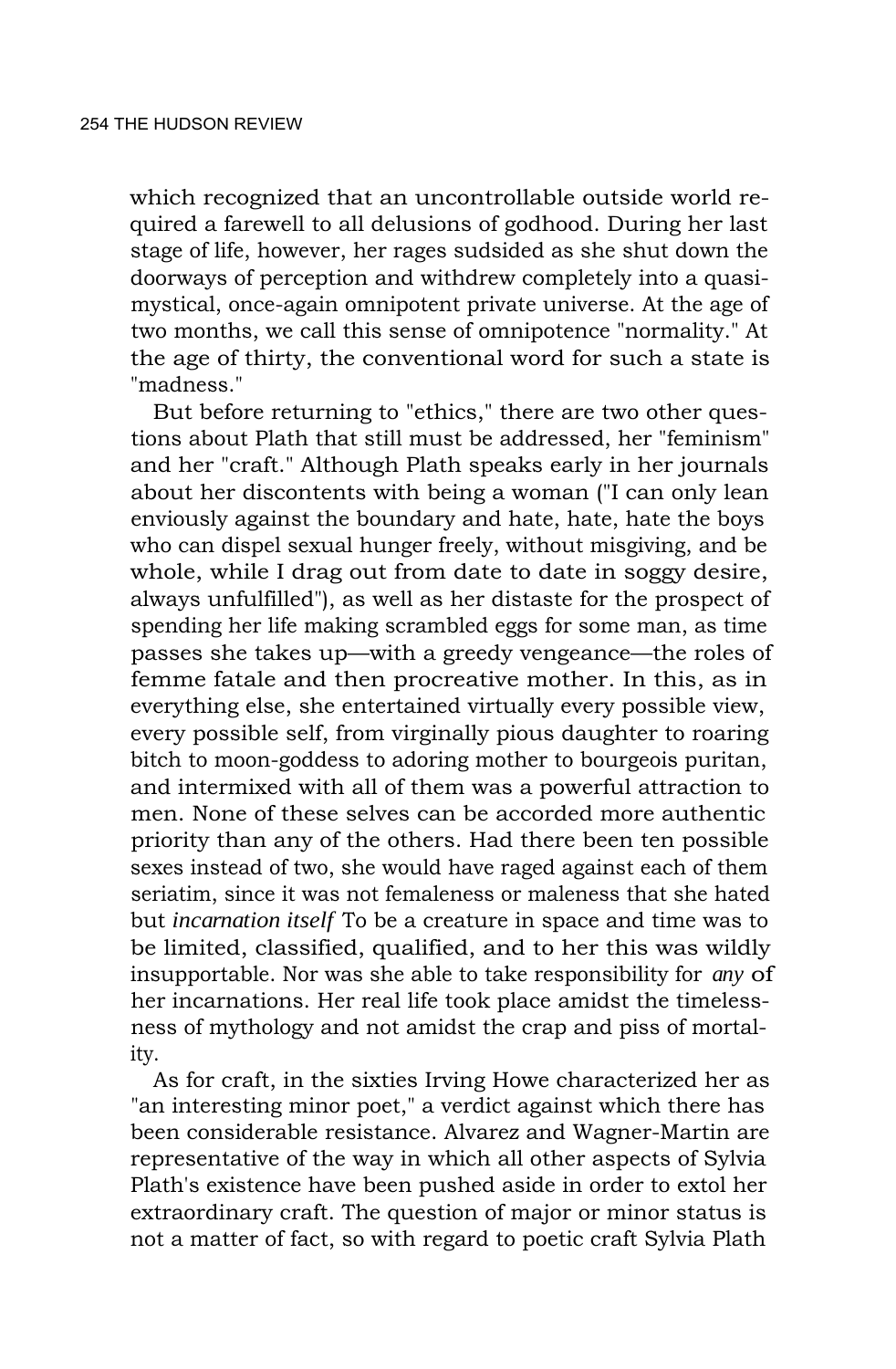may be as major as any poet in English. But with regard to the larger "world" upon which poetic craft operates—its subject matter, substance, and moral direction, as well as its relation to human life and possibility—it would be utterly preposterous to compare her with such undisputed major poets as Milton, Wordsworth, or Yeats, or even more debatable cases like Shelley, Tennyson, or Eliot. Richard Crashaw may well be her closest counterpart. For we expect from major writers a consciousness-raising operation, an opening up of the reader's experience to the complexities of a larger world, from which Sylvia Plath was completely cut off. Even her most accessible poems are largely incapable of changing the way in which we experience the world, since she had little interest in anything incarnated, apart from the recondite drama of her own primordial psyche. We learn from her most acclaimed poems only about the aberrations of this-particular-psyche-here, little about a world out there. Experience, for her, was only raw material to be fitted to the opening of her holocaustic funnel and then sucked into the savage tornado of her immutable myth. If her experience is taken to have anything to do with a public world, it can only produce the outrage and vexation that Anne Stevenson and Olwyn Hughes express when they contemplate the horrible rape and mutilation that Plath's writings performed on her mother, her father, and her husband—and everyone else as well—as she incorporated them into the other-worldly distortions of her solipsistic psychodrama.

Although I sympathize completely with Anne Stevenson's and Olwyn Hughes's introduction of the question of ethical responsibility, since human beings, even when they are poets, must be dealt with according to conventional human values as long as they are actors in a communal world; and although no amount of "craft" can exonerate artists from the responsibilities of being a person, because *craft is not enough—it* seems to me that ethical obligations can be justly required only from human beings we consider free agents, however relative the term "free." But it is very hard to look upon Sylvia Plath in any such light. If her madness was as controlling a force as I judge it to be, the options of ethical responsibility would not appear to have been available to her, since her range of choice was perilously confined, and she scattered ruin on everything she